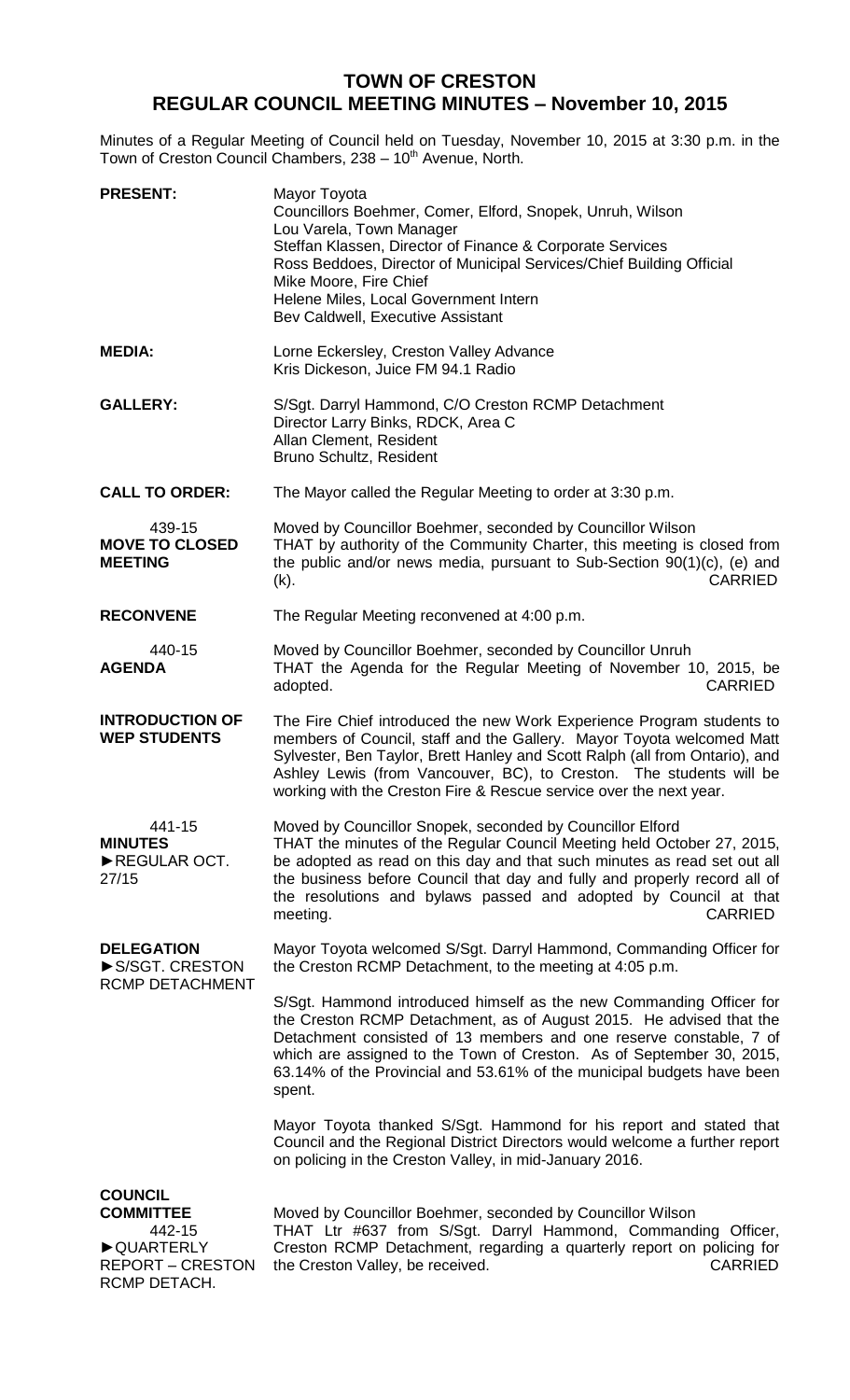| 443-15<br>$\blacktriangleright$ WATER<br><b>CONSERVATION</b>  | Moved by Councillor Elford, seconded by Councillor Unruh<br>THAT Ltr #662 from the Director of Municipal Services, regarding<br>proposed Water Conservation Measures by the Regional District of Central<br>Kootenay and the Town of Creston, be received.<br><b>CARRIED</b>                                                                                                                                                                                                           |
|---------------------------------------------------------------|----------------------------------------------------------------------------------------------------------------------------------------------------------------------------------------------------------------------------------------------------------------------------------------------------------------------------------------------------------------------------------------------------------------------------------------------------------------------------------------|
| 444-15<br>RADON<br><b>AWARENESS</b>                           | Moved by Councillor Elford, seconded by Councillor Boehmer<br>THAT Ltr #643 from The Lung Association of BC, regarding a Radon<br>Awareness Campaign, be received; AND FURTHER, THAT staff provide<br>Council with more detailed information with respect to radon levels in the<br>Creston area and options for a public communications plan with respect to<br>this issue.<br><b>CARRIED</b>                                                                                         |
| 445-15<br>MIABC DIVIDENDS                                     | Moved by Councillor Snopek, seconded by Councillor Comer<br>THAT Ltr #636 from the Municipal Insurance Association of British<br>Columbia, regarding dividends to the Town of Creston for 2014, be<br>received.<br><b>CARRIED</b>                                                                                                                                                                                                                                                      |
| 446-15<br>RENAMING TOWN<br><b>STREETS</b>                     | Moved by Councillor Boehmer, seconded by Councillor Snopek<br>THAT Ltr #642 from Jorg Kamp, regarding renaming Town streets in<br>honour of Creston's pioneers, be referred to 2017 Budget discussions, for<br>consideration following the completion of the Official Community Plan<br><b>CARRIED</b><br>process.                                                                                                                                                                     |
| 447-15<br>▶ 2016 LEADERSHIP<br><b>FORUM</b>                   | Moved by Councillor Unruh, seconded by Councillor Boehmer<br>THAT Ltr #634 from the Local Government Leadership Academy,<br>regarding the 2016 Leadership Forum, be received; AND FURTHER,<br>THAT any member of Council interested in attending the 2016 Leadership<br>Forum, advise the Executive Assistant as soon as possible.<br><b>CARRIED</b>                                                                                                                                   |
| 448-15<br>▶ YES MEETING<br><b>MINUTES</b>                     | Moved by Councillor Wilson, seconded by Councillor Unruh<br>THAT Ltr #632, being the minutes of the Youth Engagement Strategy<br>(YES) Committee for October 14, 20 and 30, 2015, be received.<br><b>CARRIED</b>                                                                                                                                                                                                                                                                       |
| 449-15<br>FINANCIAL PLAN<br>2015 UPDATE                       | Moved by Councillor Unruh, seconded by Councillor Snopek<br>THAT Ltr #660 from the Director of Finance and Corporate Services,<br>regarding the 3 <sup>rd</sup> quarter update on the Town of Creston Financial Plan<br>2015, be received.<br><b>CARRIED</b>                                                                                                                                                                                                                           |
| 450-15<br>WILDFIRE FUEL<br><b>TREATMENT</b><br><b>FUNDING</b> | Moved by Councillor Elford, seconded by Councillor Comer<br>THAT Ltr #663 from the Fire Chief, regarding a partnership with the<br>Creston Valley Forest Corporation with respect to Union of BC<br>Municipalities funding for wildfire fuel treatment, be received; AND<br>FURTHER, THAT stall is authorized to submit an application to the Union<br>of BC Municipalities under the 2016 UBCM FireSmart Grant Program, for<br>funding for wildfire fuel treatment.<br><b>CARRIED</b> |
| 451-15<br>STRATEGIC<br><b>PRIORITIES CHART</b>                | Moved by Councillor Boehmer, seconded by Councillor Comer<br>THAT the Strategic Priorities Chart, as presented, be received.<br><b>CARRIED</b>                                                                                                                                                                                                                                                                                                                                         |
| 452-15<br>FOLLOW UP<br><b>ACTION LIST</b>                     | Moved by Councillor Boehmer, seconded by Councillor Unruh<br>THAT the Regular Council Meeting Follow-Up Action List, as of October<br>27, 2015, be received.<br><b>CARRIED</b>                                                                                                                                                                                                                                                                                                         |
| 453-15<br>COMMITTEE OF<br>THE WHOLE<br><b>AGENDA</b>          | Moved by Councillor Unruh, seconded by Councillor Snopek<br>THAT the Regular Committee of the Whole Meeting agenda, as presented,<br>be received.<br><b>CARRIED</b>                                                                                                                                                                                                                                                                                                                    |
| <b>REPORTS OF REPS.</b><br>CLR BOEHMER                        | Councillor Boehmer reported on his attendance at Youth Engagement<br>Strategy Select Committee and Community Advisory Committee (CAC)<br>meetings.                                                                                                                                                                                                                                                                                                                                     |
| CLR COMER                                                     | Councillor Comer reported on her attendance at Youth Engagement<br>Strategy Select Committee and Community Advisory Committee (CAC)<br>meetings, a Library Board meeting, Creston Valley Spirit Committee<br>meeting, Network Society meeting, East Kootenay Hospital Board<br>meeting, SCEEP Workshop, an Economic Development Forum and wrote<br>an article for Council in the Creston Valley Advance.                                                                               |